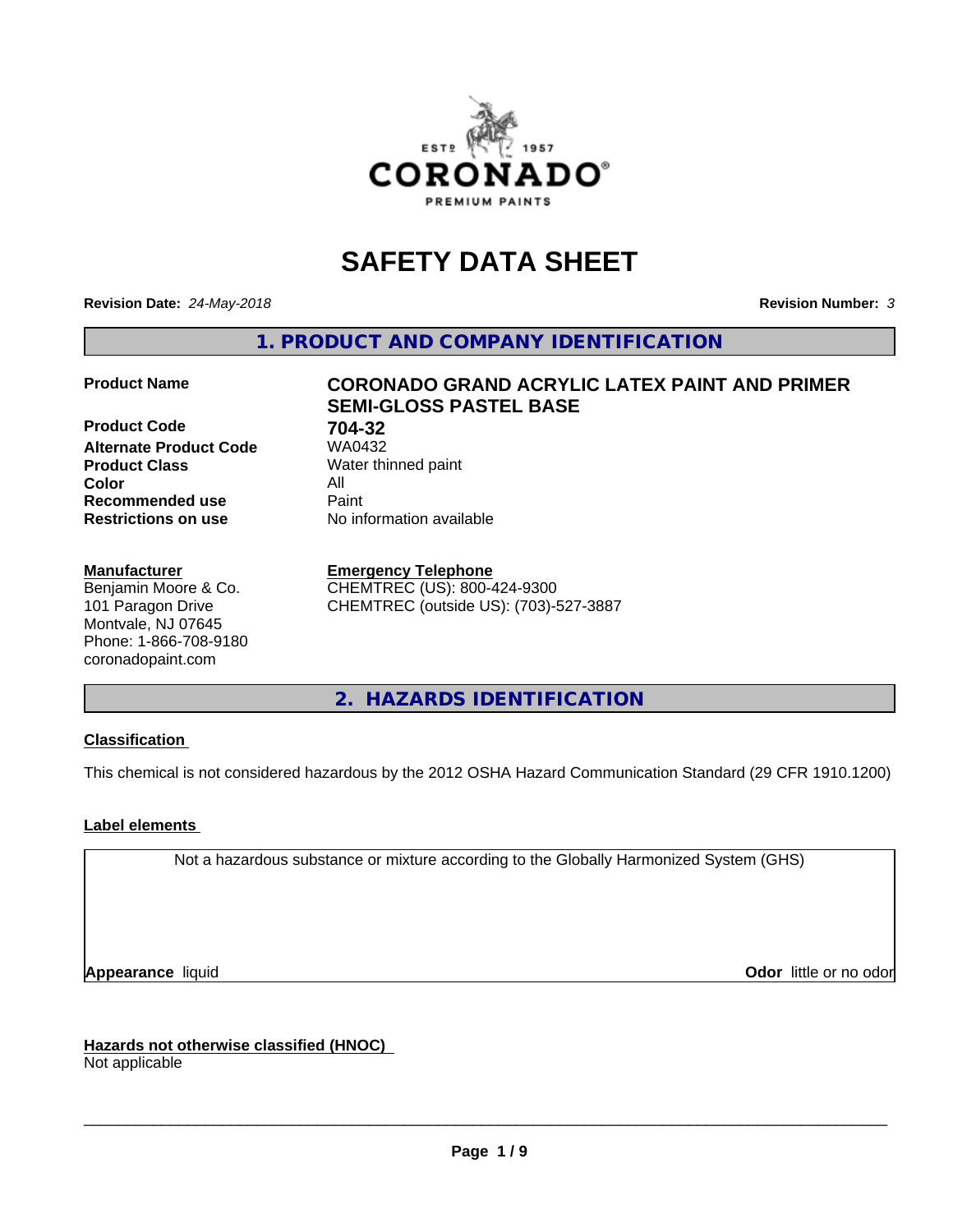#### **Other information**

No information available

## **3. COMPOSITION INFORMATION ON COMPONENTS**

\_\_\_\_\_\_\_\_\_\_\_\_\_\_\_\_\_\_\_\_\_\_\_\_\_\_\_\_\_\_\_\_\_\_\_\_\_\_\_\_\_\_\_\_\_\_\_\_\_\_\_\_\_\_\_\_\_\_\_\_\_\_\_\_\_\_\_\_\_\_\_\_\_\_\_\_\_\_\_\_\_\_\_\_\_\_\_\_\_\_\_\_\_

| <b>Chemical name</b>              | CAS No.<br>r٨                 | <br>$\sim$<br>√eiant-'<br>-70 |
|-----------------------------------|-------------------------------|-------------------------------|
| --<br><br>⊺ıtan<br>dioxide<br>.um | $\sim$<br>-<br>13463<br>3-D7- | --<br><u>_</u>                |
| Silica.<br>. amorphous            | $7631 -$<br>9-86-۱ر           |                               |

|                                                  | 4. FIRST AID MEASURES                                                                                    |
|--------------------------------------------------|----------------------------------------------------------------------------------------------------------|
| <b>General Advice</b>                            | No hazards which require special first aid measures.                                                     |
| <b>Eye Contact</b>                               | Rinse thoroughly with plenty of water for at least 15 minutes and consult a<br>physician.                |
| <b>Skin Contact</b>                              | Wash off immediately with soap and plenty of water while removing all<br>contaminated clothes and shoes. |
| <b>Inhalation</b>                                | Move to fresh air. If symptoms persist, call a physician.                                                |
| Ingestion                                        | Clean mouth with water and afterwards drink plenty of water. Consult a physician<br>if necessary.        |
| <b>Most Important</b><br><b>Symptoms/Effects</b> | None known.                                                                                              |
| <b>Notes To Physician</b>                        | Treat symptomatically.                                                                                   |
|                                                  |                                                                                                          |

**5. FIRE-FIGHTING MEASURES**

| <b>Suitable Extinguishing Media</b>                                              | Use extinguishing measures that are appropriate to local<br>circumstances and the surrounding environment.                                   |
|----------------------------------------------------------------------------------|----------------------------------------------------------------------------------------------------------------------------------------------|
| <b>Protective Equipment And Precautions For</b><br><b>Firefighters</b>           | As in any fire, wear self-contained breathing apparatus<br>pressure-demand, MSHA/NIOSH (approved or equivalent)<br>and full protective gear. |
| <b>Specific Hazards Arising From The Chemical</b>                                | Closed containers may rupture if exposed to fire or<br>extreme heat.                                                                         |
| <b>Sensitivity To Mechanical Impact</b>                                          | No                                                                                                                                           |
| <b>Sensitivity To Static Discharge</b>                                           | No.                                                                                                                                          |
| <b>Flash Point Data</b><br>Flash Point (°F)<br>Flash Point (°C)<br><b>Method</b> | Not applicable<br>Not applicable<br>Not applicable                                                                                           |
|                                                                                  |                                                                                                                                              |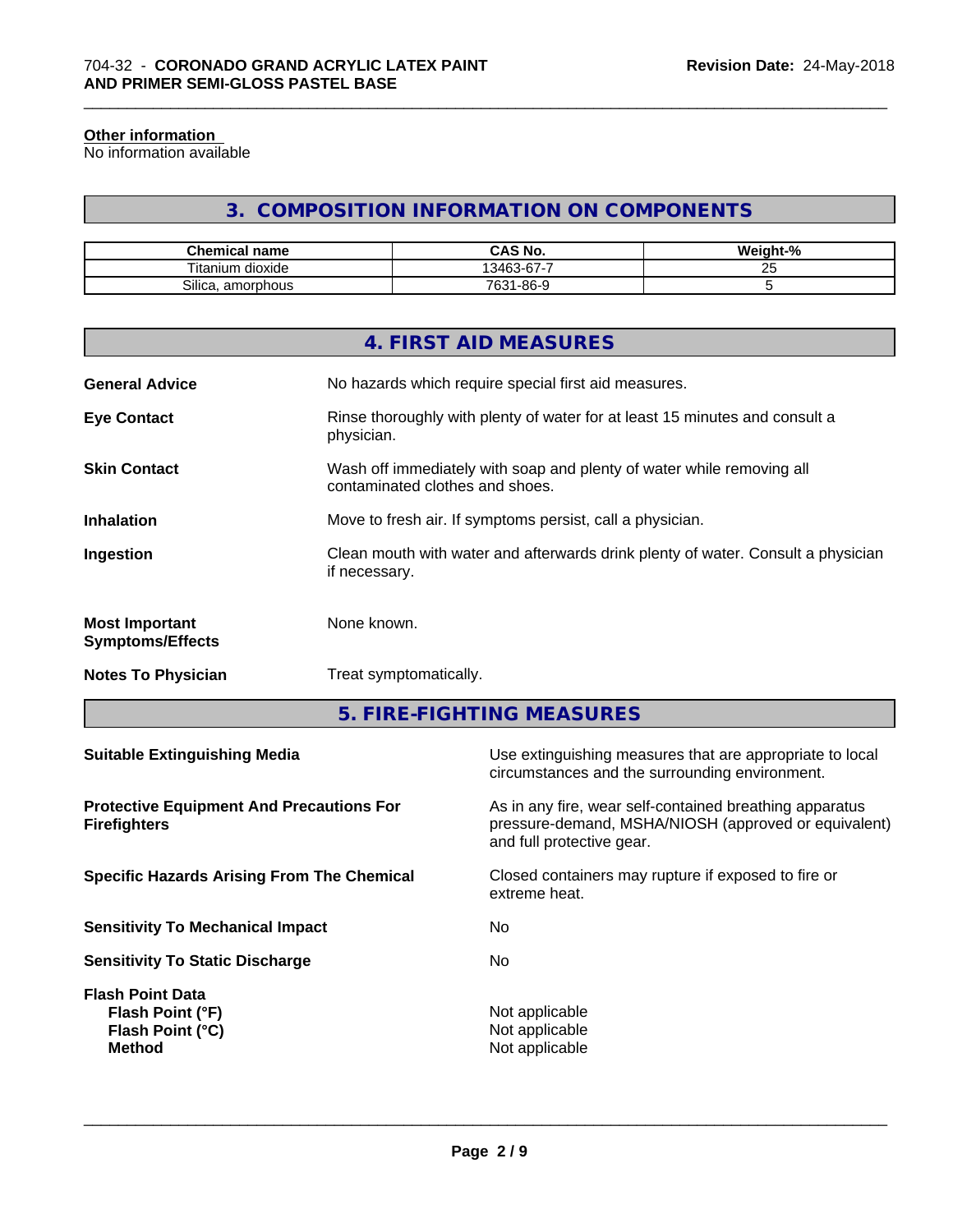#### **Flammability Limits In Air**

| Lower flammability limit:        | Not applicable |
|----------------------------------|----------------|
| <b>Upper flammability limit:</b> | Not applicable |
|                                  |                |

**NFPA Health:** 1 **Flammability:** 0 **Instability:** 0 **Special:** Not Applicable

#### **NFPA Legend**

- 0 Not Hazardous
- 1 Slightly
- 2 Moderate
- 3 High
- 4 Severe

*The ratings assigned are only suggested ratings, the contractor/employer has ultimate responsibilities for NFPA ratings where this system is used.*

*Additional information regarding the NFPA rating system is available from the National Fire Protection Agency (NFPA) at www.nfpa.org.*

## **6. ACCIDENTAL RELEASE MEASURES**

| <b>Personal Precautions</b>                                                               | Avoid contact with skin, eyes and clothing. Ensure adequate ventilation.                                                                                                         |  |  |
|-------------------------------------------------------------------------------------------|----------------------------------------------------------------------------------------------------------------------------------------------------------------------------------|--|--|
| <b>Other Information</b>                                                                  | Prevent further leakage or spillage if safe to do so.                                                                                                                            |  |  |
| See Section 12 for additional Ecological Information.<br><b>Environmental precautions</b> |                                                                                                                                                                                  |  |  |
| <b>Methods for Cleaning Up</b>                                                            | Soak up with inert absorbent material. Sweep up and shovel into suitable<br>containers for disposal.                                                                             |  |  |
|                                                                                           | 7. HANDLING AND STORAGE                                                                                                                                                          |  |  |
| <b>Handling</b>                                                                           | Avoid contact with skin, eyes and clothing. Avoid breathing vapors, spray mists or<br>sanding dust. In case of insufficient ventilation, wear suitable respiratory<br>equipment. |  |  |
| <b>Storage</b>                                                                            | Keep container tightly closed. Keep out of the reach of children.                                                                                                                |  |  |
| Incompatible Materials                                                                    | No information available                                                                                                                                                         |  |  |

**8. EXPOSURE CONTROLS/PERSONAL PROTECTION**

#### **Exposure Limits**

| <b>Chemical name</b> | <b>ACGIH TLV</b>                     | OSHA PEL                            |
|----------------------|--------------------------------------|-------------------------------------|
| Titanium dioxide     | <b>TWA</b><br>10 mg/m <sup>3</sup> - | <b>TWA</b><br>$15 \text{ ma/m}^3$ - |
| Silica, amorphous    | N/E                                  | <b>TWA</b><br>$20$ mppcf -          |

#### **Legend**

ACGIH - American Conference of Governmental Industrial Hygienists Exposure Limits OSHA - Occupational Safety & Health Administration Exposure Limits N/E - Not Established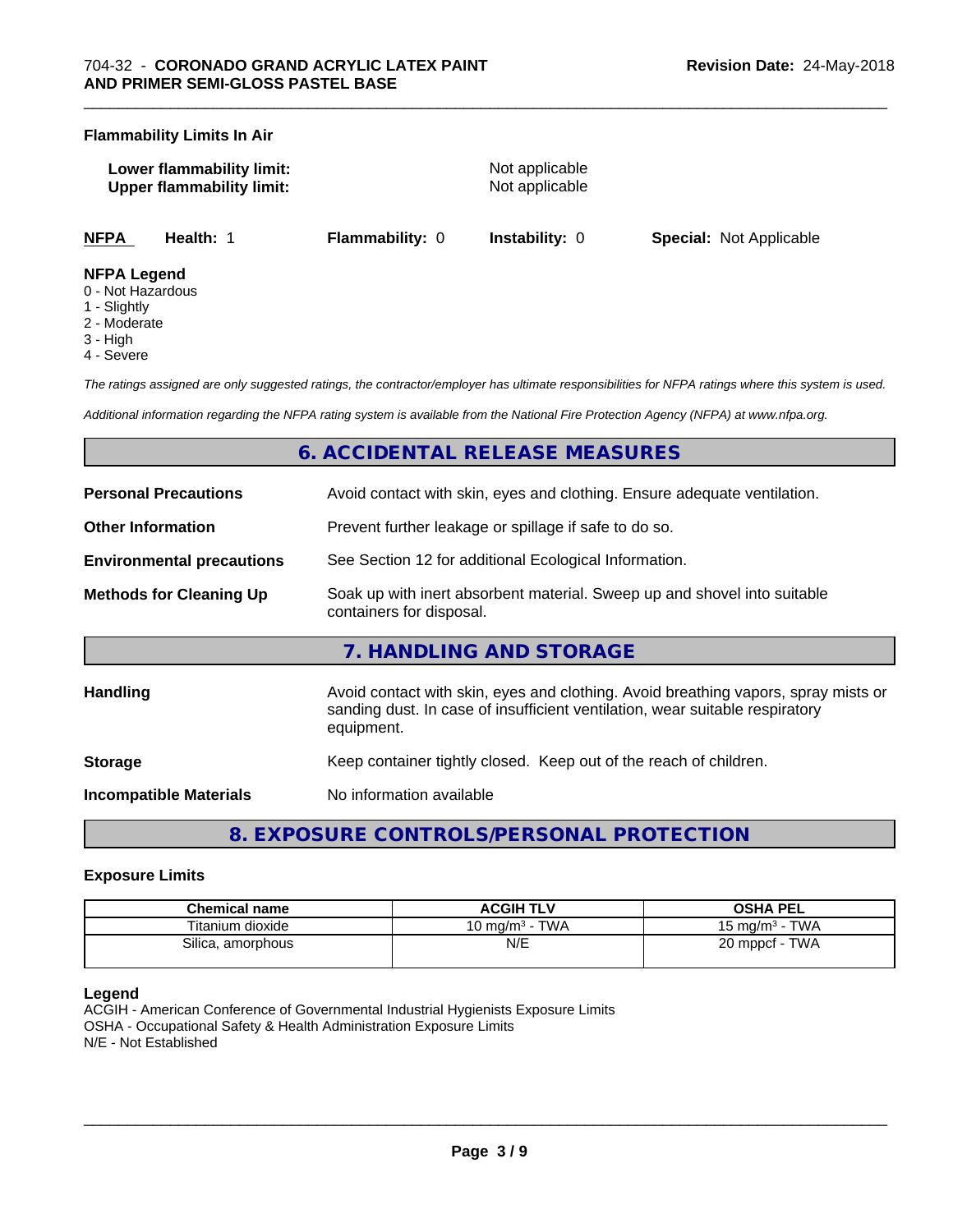| <b>Engineering Measures</b>          | Ensure adequate ventilation, especially in confined areas.                                                                          |  |  |
|--------------------------------------|-------------------------------------------------------------------------------------------------------------------------------------|--|--|
| <b>Personal Protective Equipment</b> |                                                                                                                                     |  |  |
| <b>Eye/Face Protection</b>           | Safety glasses with side-shields.                                                                                                   |  |  |
| <b>Skin Protection</b>               | Protective gloves and impervious clothing.                                                                                          |  |  |
| <b>Respiratory Protection</b>        | In case of insufficient ventilation wear suitable respiratory equipment.                                                            |  |  |
| <b>Hygiene Measures</b>              | Avoid contact with skin, eyes and clothing. Remove and wash contaminated<br>clothing before re-use. Wash thoroughly after handling. |  |  |

### **9. PHYSICAL AND CHEMICAL PROPERTIES**

| Appearance                           | liquid                   |
|--------------------------------------|--------------------------|
| Odor                                 | little or no odor        |
| <b>Odor Threshold</b>                | No information available |
| Density (Ibs/gal)                    | $10.65 - 10.75$          |
| <b>Specific Gravity</b>              | $1.27 - 1.30$            |
| pH                                   | No information available |
| <b>Viscosity (cps)</b>               | No information available |
| Solubility(ies)                      | No information available |
| <b>Water solubility</b>              | No information available |
| <b>Evaporation Rate</b>              | No information available |
| Vapor pressure @20 °C (kPa)          | No information available |
| Vapor density                        | No information available |
| Wt. % Solids                         | $45 - 55$                |
| <b>Vol. % Solids</b>                 | $30 - 40$                |
| Wt. % Volatiles                      | $45 - 55$                |
| <b>Vol. % Volatiles</b>              | $60 - 70$                |
| <b>VOC Regulatory Limit (g/L)</b>    | < 50                     |
| <b>Boiling Point (°F)</b>            | 212                      |
| <b>Boiling Point (°C)</b>            | 100                      |
| <b>Freezing Point (°F)</b>           | 32                       |
| <b>Freezing Point (°C)</b>           | 0                        |
| Flash Point (°F)                     | Not applicable           |
| Flash Point (°C)                     | Not applicable           |
| <b>Method</b>                        | Not applicable           |
| <b>Flammability (solid, gas)</b>     | Not applicable           |
| <b>Upper flammability limit:</b>     | Not applicable           |
| Lower flammability limit:            | Not applicable           |
| <b>Autoignition Temperature (°F)</b> | No information available |
| <b>Autoignition Temperature (°C)</b> | No information available |
| Decomposition Temperature (°F)       | No information available |
| Decomposition Temperature (°C)       | No information available |
| <b>Partition coefficient</b>         | No information available |

**10. STABILITY AND REACTIVITY**

**Reactivity** Not Applicable

**Chemical Stability Stable under normal conditions.** 

**Conditions to avoid Conditions to avoid Prevent from freezing.**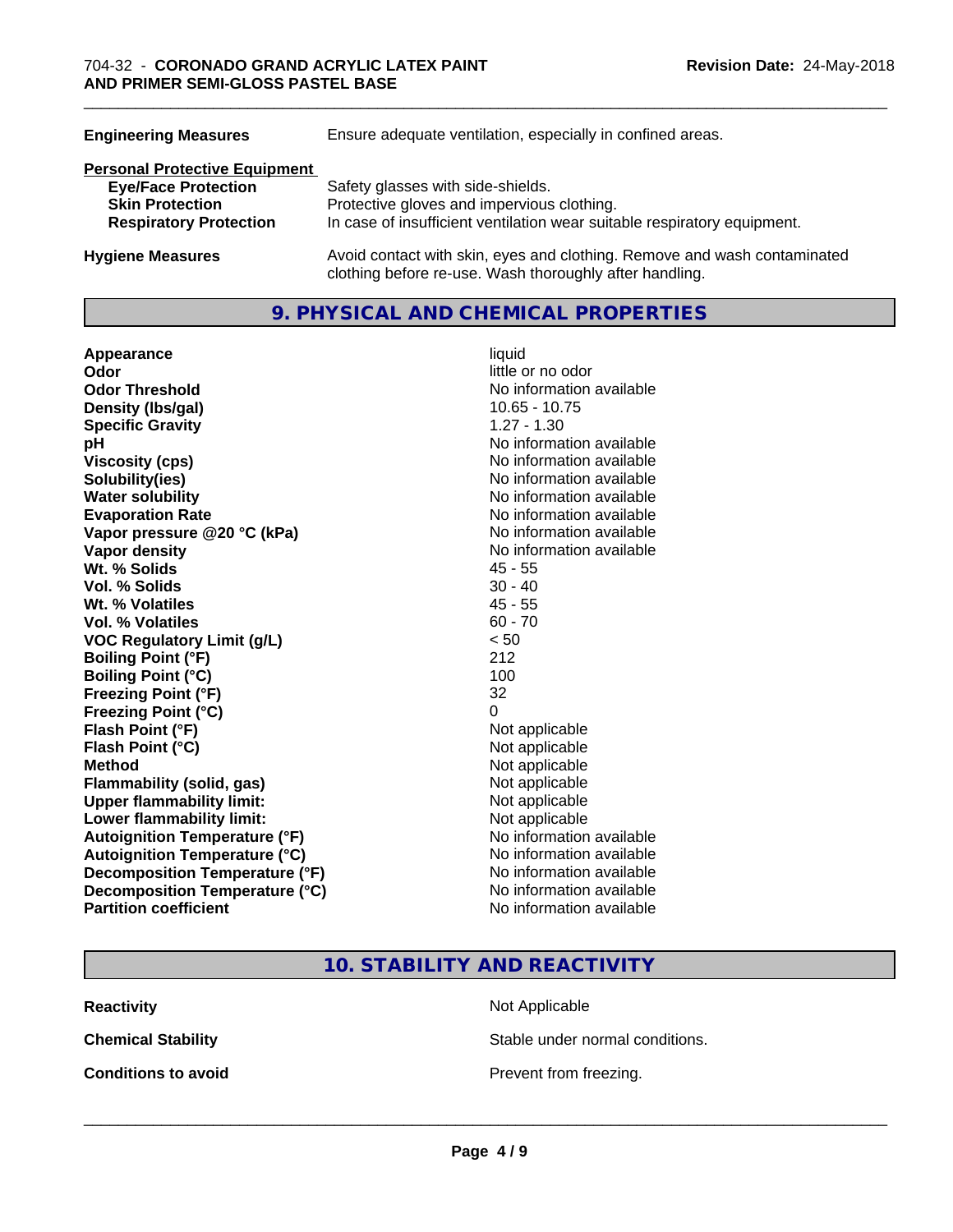| <b>Incompatible Materials</b>                                                                                                                                                                                                                                                                                                                                                  |                                                                                                                                                                                                                                                                                                                                                                                                          | No materials to be especially mentioned.                                                                                                                             |  |
|--------------------------------------------------------------------------------------------------------------------------------------------------------------------------------------------------------------------------------------------------------------------------------------------------------------------------------------------------------------------------------|----------------------------------------------------------------------------------------------------------------------------------------------------------------------------------------------------------------------------------------------------------------------------------------------------------------------------------------------------------------------------------------------------------|----------------------------------------------------------------------------------------------------------------------------------------------------------------------|--|
| <b>Hazardous Decomposition Products</b><br><b>Possibility of hazardous reactions</b>                                                                                                                                                                                                                                                                                           |                                                                                                                                                                                                                                                                                                                                                                                                          | None under normal use.                                                                                                                                               |  |
|                                                                                                                                                                                                                                                                                                                                                                                |                                                                                                                                                                                                                                                                                                                                                                                                          | None under normal conditions of use.                                                                                                                                 |  |
|                                                                                                                                                                                                                                                                                                                                                                                |                                                                                                                                                                                                                                                                                                                                                                                                          | 11. TOXICOLOGICAL INFORMATION                                                                                                                                        |  |
| <b>Product Information</b>                                                                                                                                                                                                                                                                                                                                                     |                                                                                                                                                                                                                                                                                                                                                                                                          |                                                                                                                                                                      |  |
| Information on likely routes of exposure                                                                                                                                                                                                                                                                                                                                       |                                                                                                                                                                                                                                                                                                                                                                                                          |                                                                                                                                                                      |  |
| <b>Principal Routes of Exposure</b>                                                                                                                                                                                                                                                                                                                                            | Eye contact, skin contact and inhalation.                                                                                                                                                                                                                                                                                                                                                                |                                                                                                                                                                      |  |
| <b>Acute Toxicity</b>                                                                                                                                                                                                                                                                                                                                                          |                                                                                                                                                                                                                                                                                                                                                                                                          |                                                                                                                                                                      |  |
| <b>Product Information</b>                                                                                                                                                                                                                                                                                                                                                     | No information available                                                                                                                                                                                                                                                                                                                                                                                 |                                                                                                                                                                      |  |
| Symptoms related to the physical, chemical and toxicological characteristics                                                                                                                                                                                                                                                                                                   |                                                                                                                                                                                                                                                                                                                                                                                                          |                                                                                                                                                                      |  |
| <b>Symptoms</b>                                                                                                                                                                                                                                                                                                                                                                | No information available                                                                                                                                                                                                                                                                                                                                                                                 |                                                                                                                                                                      |  |
|                                                                                                                                                                                                                                                                                                                                                                                |                                                                                                                                                                                                                                                                                                                                                                                                          | Delayed and immediate effects as well as chronic effects from short and long-term exposure                                                                           |  |
| Eye contact<br><b>Skin contact</b><br><b>Inhalation</b><br>Ingestion<br><b>Sensitization</b><br><b>Neurological Effects</b><br><b>Mutagenic Effects</b><br><b>Reproductive Effects</b><br><b>Developmental Effects</b><br><b>Target organ effects</b><br><b>STOT - single exposure</b><br><b>STOT - repeated exposure</b><br>Other adverse effects<br><b>Aspiration Hazard</b> | May cause slight irritation.<br>skin and cause irritation.<br>May cause irritation of respiratory tract.<br>No information available<br>No information available.<br>No information available.<br>No information available.<br>No information available.<br>No information available.<br>No information available.<br>No information available.<br>No information available.<br>No information available | Substance may cause slight skin irritation. Prolonged or repeated contact may dry<br>Ingestion may cause gastrointestinal irritation, nausea, vomiting and diarrhea. |  |
| <b>Numerical measures of toxicity</b>                                                                                                                                                                                                                                                                                                                                          |                                                                                                                                                                                                                                                                                                                                                                                                          |                                                                                                                                                                      |  |
| The following values are calculated based on chapter 3.1 of the GHS document                                                                                                                                                                                                                                                                                                   |                                                                                                                                                                                                                                                                                                                                                                                                          |                                                                                                                                                                      |  |
| <b>ATEmix (oral)</b><br><b>ATEmix (dermal)</b>                                                                                                                                                                                                                                                                                                                                 | 41527 mg/kg<br>182141                                                                                                                                                                                                                                                                                                                                                                                    |                                                                                                                                                                      |  |
|                                                                                                                                                                                                                                                                                                                                                                                |                                                                                                                                                                                                                                                                                                                                                                                                          |                                                                                                                                                                      |  |

#### **Component Information**

Titanium dioxide LD50 Oral: > 10000 mg/kg (Rat) Silica, amorphous LD50 Oral: > 5000 mg/kg (Rat) LD50 Dermal: 2,000 mg/kg (Rabbit)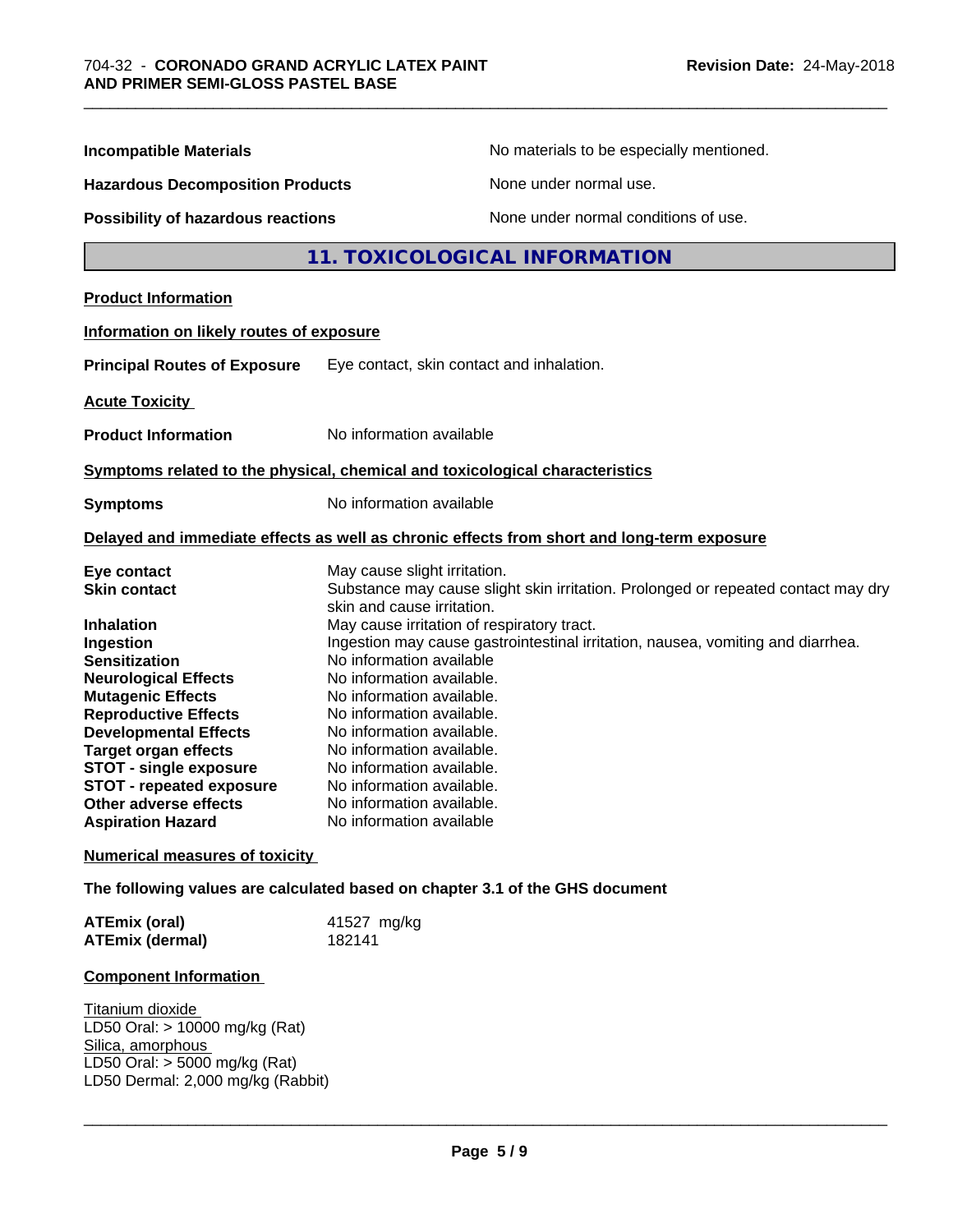#### LC50 Inhalation (Dust): > 2 mg/L

#### **Carcinogenicity**

*The information below indicateswhether each agency has listed any ingredient as a carcinogen:.*

| Chemical<br>`name      | <b>IARC</b>                  | <b>NTP</b> | <b>OSHA</b> |
|------------------------|------------------------------|------------|-------------|
|                        | .<br>2B<br>Human<br>Possible |            | ∟isted      |
| n dioxide<br>l itanıum | Carcinoɑen                   |            |             |

\_\_\_\_\_\_\_\_\_\_\_\_\_\_\_\_\_\_\_\_\_\_\_\_\_\_\_\_\_\_\_\_\_\_\_\_\_\_\_\_\_\_\_\_\_\_\_\_\_\_\_\_\_\_\_\_\_\_\_\_\_\_\_\_\_\_\_\_\_\_\_\_\_\_\_\_\_\_\_\_\_\_\_\_\_\_\_\_\_\_\_\_\_

• Although IARC has classified titanium dioxide as possibly carcinogenic to humans (2B), their summary concludes: "No significant exposure to titanium dioxide is thought to occur during the use of products in which titanium dioxide is bound to other materials, such as paint."

#### **Legend**

IARC - International Agency for Research on Cancer NTP - National Toxicity Program OSHA - Occupational Safety & Health Administration

**12. ECOLOGICAL INFORMATION**

#### **Ecotoxicity Effects**

The environmental impact of this product has not been fully investigated.

#### **Product Information**

#### **Acute Toxicity to Fish**

No information available

#### **Acute Toxicity to Aquatic Invertebrates**

No information available

#### **Acute Toxicity to Aquatic Plants**

No information available

#### **Persistence / Degradability**

No information available.

#### **Bioaccumulation**

There is no data for this product.

#### **Mobility in Environmental Media**

No information available.

#### **Ozone**

No information available

#### **Component Information**

#### **Acute Toxicity to Fish**

Titanium dioxide  $LC50: > 1000$  mg/L (Fathead Minnow - 96 hr.)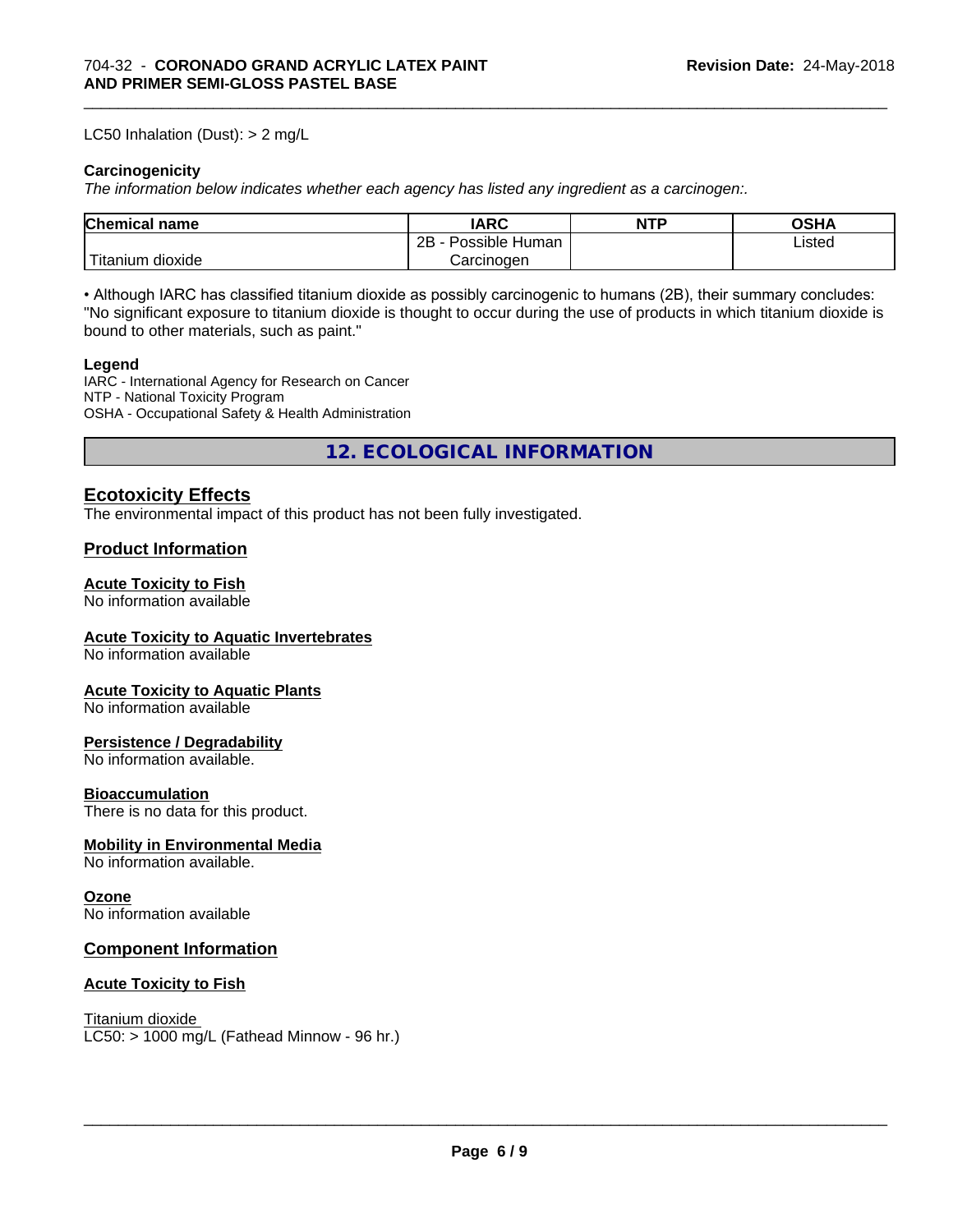#### **Acute Toxicity to Aquatic Invertebrates**

No information available

#### **Acute Toxicity to Aquatic Plants**

No information available

|                              | 13. DISPOSAL CONSIDERATIONS                                                                                                                                                                                               |
|------------------------------|---------------------------------------------------------------------------------------------------------------------------------------------------------------------------------------------------------------------------|
| <b>Waste Disposal Method</b> | Dispose of in accordance with federal, state, and local regulations. Local<br>requirements may vary, consult your sanitation department or state-designated<br>environmental protection agency for more disposal options. |
|                              | 14. TRANSPORT INFORMATION                                                                                                                                                                                                 |
| <b>DOT</b>                   | Not regulated                                                                                                                                                                                                             |
| <b>ICAO/IATA</b>             | Not regulated                                                                                                                                                                                                             |
| <b>IMDG/IMO</b>              | Not regulated                                                                                                                                                                                                             |
|                              | <b>15. REGULATORY INFORMATION</b>                                                                                                                                                                                         |

\_\_\_\_\_\_\_\_\_\_\_\_\_\_\_\_\_\_\_\_\_\_\_\_\_\_\_\_\_\_\_\_\_\_\_\_\_\_\_\_\_\_\_\_\_\_\_\_\_\_\_\_\_\_\_\_\_\_\_\_\_\_\_\_\_\_\_\_\_\_\_\_\_\_\_\_\_\_\_\_\_\_\_\_\_\_\_\_\_\_\_\_\_

## **International Inventories**

| <b>TSCA: United States</b> | Yes - All components are listed or exempt. |
|----------------------------|--------------------------------------------|
| <b>DSL: Canada</b>         | Yes - All components are listed or exempt. |

#### **Federal Regulations**

#### **SARA 311/312 hazardous categorization**

| Acute health hazard               | Nο |  |
|-----------------------------------|----|--|
| Chronic Health Hazard             | N٥ |  |
| Fire hazard                       | Nο |  |
| Sudden release of pressure hazard | Nο |  |
| Reactive Hazard                   | Nο |  |

#### **SARA 313**

Section 313 of Title III of the Superfund Amendments and Reauthorization Act of 1986 (SARA). This product contains a chemical or chemicals which are subject to the reporting requirements of the Act and Title 40 of the Code of Federal Regulations, Part 372:

*None*

#### **Clean Air Act,Section 112 Hazardous Air Pollutants (HAPs) (see 40 CFR 61)**

This product contains the following HAPs:

*None*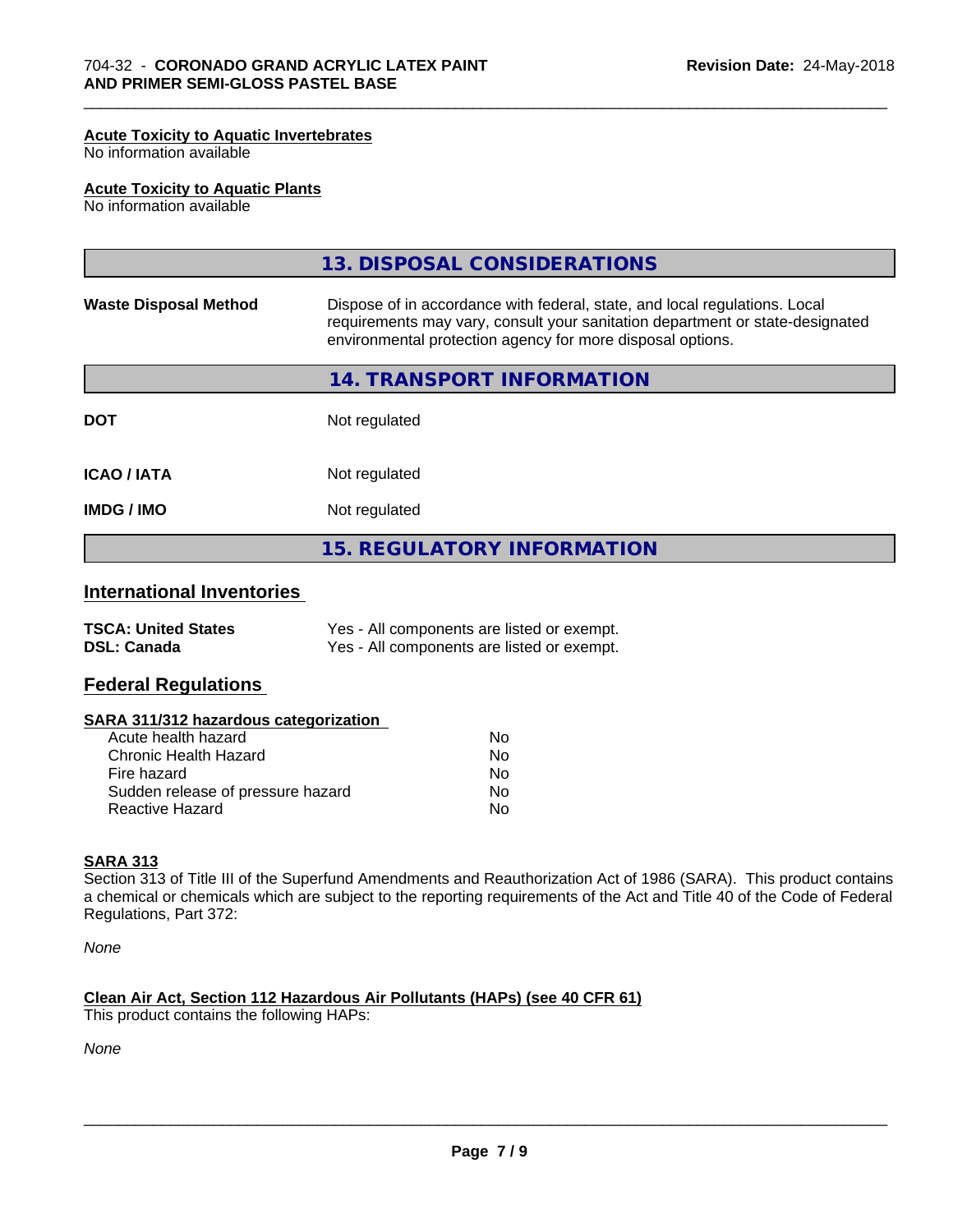### **US State Regulations**

#### **California Proposition 65**

**A** WARNING: Cancer and Reproductive Harm– www.P65warnings.ca.gov

#### **State Right-to-Know**

| Chemical<br>name                       | - -<br>3081100 <b>11</b> 0<br>IVIA<br>aunuscus | <b>Jerse</b> v<br><b>Nev</b> | าnsvlvania |
|----------------------------------------|------------------------------------------------|------------------------------|------------|
| $-$<br>.<br>dioxide<br>.um<br>. itanii |                                                |                              |            |
| Silica.<br>. amorphous                 |                                                |                              |            |

\_\_\_\_\_\_\_\_\_\_\_\_\_\_\_\_\_\_\_\_\_\_\_\_\_\_\_\_\_\_\_\_\_\_\_\_\_\_\_\_\_\_\_\_\_\_\_\_\_\_\_\_\_\_\_\_\_\_\_\_\_\_\_\_\_\_\_\_\_\_\_\_\_\_\_\_\_\_\_\_\_\_\_\_\_\_\_\_\_\_\_\_\_

#### **Legend**

X - Listed

| 16. OTHER INFORMATION                                                                                                                                                                                       |           |                                                                            |                      |                                                                                                                                               |
|-------------------------------------------------------------------------------------------------------------------------------------------------------------------------------------------------------------|-----------|----------------------------------------------------------------------------|----------------------|-----------------------------------------------------------------------------------------------------------------------------------------------|
| HMIS -                                                                                                                                                                                                      | Health: 1 | <b>Flammability: 0</b>                                                     | <b>Reactivity: 0</b> | $PPE: -$                                                                                                                                      |
| <b>HMIS Legend</b><br>0 - Minimal Hazard<br>1 - Slight Hazard<br>2 - Moderate Hazard<br>3 - Serious Hazard<br>4 - Severe Hazard<br>* - Chronic Hazard<br>present under the actual normal conditions of use. |           | X - Consult your supervisor or S.O.P. for "Special" handling instructions. |                      | Note: The PPE rating has intentionally been left blank. Choose appropriate PPE that will protect employees from the hazards the material will |

*Caution: HMISÒ ratings are based on a 0-4 rating scale, with 0 representing minimal hazards or risks, and 4 representing significant hazards or risks. Although HMISÒ ratings are not required on MSDSs under 29 CFR 1910.1200, the preparer, has chosen to provide them. HMISÒ ratings are to be used only in conjunction with a fully implemented HMISÒ program by workers who have received appropriate HMISÒ training. HMISÒ is a registered trade and service mark of the NPCA. HMISÒ materials may be purchased exclusively from J. J. Keller (800) 327-6868.*

 **WARNING!** If you scrape, sand, or remove old paint, you may release lead dust. LEAD IS TOXIC. EXPOSURE TO LEAD DUST CAN CAUSE SERIOUS ILLNESS, SUCH AS BRAIN DAMAGE, ESPECIALLY IN CHILDREN. PREGNANT WOMEN SHOULD ALSO AVOID EXPOSURE. Wear a NIOSH approved respirator to control lead exposure. Clean up carefully with a HEPA vacuum and a wet mop. Before you start, find out how to protect yourself and your family by contacting the National Lead Information Hotline at 1-800-424-LEAD or log on to www.epa.gov/lead.

| <b>Prepared By</b>      | <b>Product Stewardship Department</b><br>Benjamin Moore & Co.<br>101 Paragon Drive<br>Montvale, NJ 07645<br>800-225-5554 |
|-------------------------|--------------------------------------------------------------------------------------------------------------------------|
| <b>Revision Date:</b>   | 24-May-2018                                                                                                              |
| <b>Revision Summary</b> | Not available                                                                                                            |